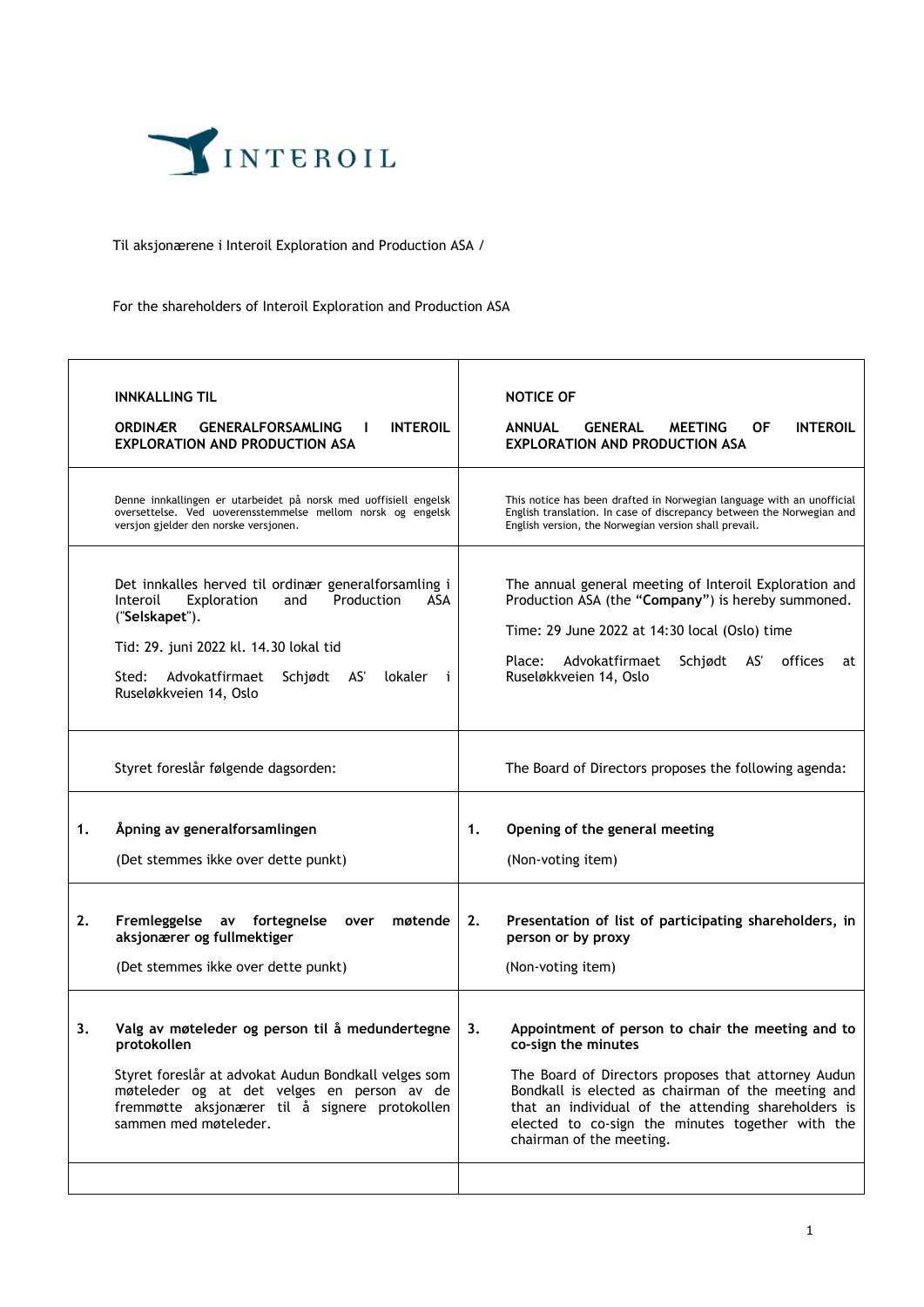| 4. | Godkjenning av innkalling og dagsorden                                                                                                                                                                                                                                                                                                                                                                                                                                                                                                                   | 4. | Approval of notice of meeting and agenda                                                                                                                                                                                                                                                                                                                                                                                                                                                                                                                                                                                        |
|----|----------------------------------------------------------------------------------------------------------------------------------------------------------------------------------------------------------------------------------------------------------------------------------------------------------------------------------------------------------------------------------------------------------------------------------------------------------------------------------------------------------------------------------------------------------|----|---------------------------------------------------------------------------------------------------------------------------------------------------------------------------------------------------------------------------------------------------------------------------------------------------------------------------------------------------------------------------------------------------------------------------------------------------------------------------------------------------------------------------------------------------------------------------------------------------------------------------------|
| 5. | Godkjennelse av årsregnskapet for 2021 for<br>selskapet og konsernet samt årsberetningen for<br>2021<br>Styret foreslår at generalforsamlingen godkjenner<br>årsregnskapet for 2021 for Interoil Exploration and<br>Production ASA<br>og<br>konsernet<br>samt<br>styrets<br>årsberetning for 2021.<br>Årsrapport for 2021, herunder redegjørelse for<br>foretaksstyring etter regnskapsloven § 3-3 b, er<br>utlagt på Selskapets hjemmeside www.interoil.no.<br>Redegjørelsen for foretaksstyring vil behandles<br>sammen med årsrapporten.              | 5. | Approval of the annual accounts for 2021 for the<br>Company and the group, and the directors' report<br>for 2021<br>The Board of Directors proposes that the general<br>meeting approves the annual accounts for 2021 for<br>Interoil Exploration and Production ASA and the group,<br>and the directors' report for 2021.<br>The annual report for 2021, including the statement<br>on corporate governance pursuant to the Norwegian<br>Accounting Act section 3-3 b, is available on the<br>Company's webpage www.interoil.no.<br>The statement on corporate governance will be<br>approved together with the annual report. |
| 6. | Fastsettelse av honorar til styret og medlemmene<br>av valgkomiteen<br>Valgkomiteens innstilling, med forslag til fastsettelse<br>styret og medlemmene<br>honorar<br>til<br>av<br>av<br>valgkomitéen, vil gjøres tilgjengelig på Selskapets<br>www.interoil.no så<br>hjemmeside<br>snart<br>denne<br>foreligger.                                                                                                                                                                                                                                         | 6. | Determination of the remuneration of the members<br>of the Board of Directors and the members of the<br>nomination committee<br>The nomination committee's recommendation, with<br>proposals for remuneration of the members of the<br>Board of Directors and the members of the nomination<br>committee will be made available on the Company's<br>website www.interoil.no as soon as it is available.                                                                                                                                                                                                                         |
|    |                                                                                                                                                                                                                                                                                                                                                                                                                                                                                                                                                          |    |                                                                                                                                                                                                                                                                                                                                                                                                                                                                                                                                                                                                                                 |
| 7. | Godkjennelse av godtgjørelse til revisor<br>Styret foreslår at generalforsamlingen godkjenner<br>revisors godtgjørelse for 2021 for Interoil Exploration<br>and Production ASA etter regning fra revisor.                                                                                                                                                                                                                                                                                                                                                | 7. | Approval of the auditor's fee<br>The Board of Directors proposes that the general<br>meeting approves the auditor's fee for 2021 for Interoil<br>Exploration and Production ASA in accordance with the<br>invoice from the auditor.                                                                                                                                                                                                                                                                                                                                                                                             |
| 8. | Styrets retningslinjer om<br>lønn<br>og<br>annen<br>godtgjørelse til ledende ansatte i<br>Interoil<br><b>Exploration and Production ASA</b><br>Retningslinjene om lønn og annen godtgjørelse til<br>ledende ansatte er utlagt på Selskapets hjemmeside<br>www.interoil.no.<br>generalforsamlingen<br>Styret foreslår<br>at<br>fatter<br>følgende vedtak:<br>"Generalforsamlingen gir sin tilslutning til styrets<br>retningslinjer om fastsettelse av lønn og annen<br>godtgjørelse<br>til<br>ledende<br>ansatte<br>etter<br>allmennaksjeloven § 6-16a." | 8. | The Board of Directors' guidelines on salary and<br>other remuneration for the management of Interoil<br><b>Exploration and Production ASA</b><br>The guidelines on salary and other remuneration to<br>the management are available on the Company's<br>webpage www.interoil.no.<br>The Board of Directors proposes that the general<br>meeting passes the following resolution:<br>"The general meeting endorses the Board's guidelines<br>regarding the determination of salaries and other<br>remunerations of leading employees pursuant to the<br>Public Limited Liability Act Section 6-16a."                            |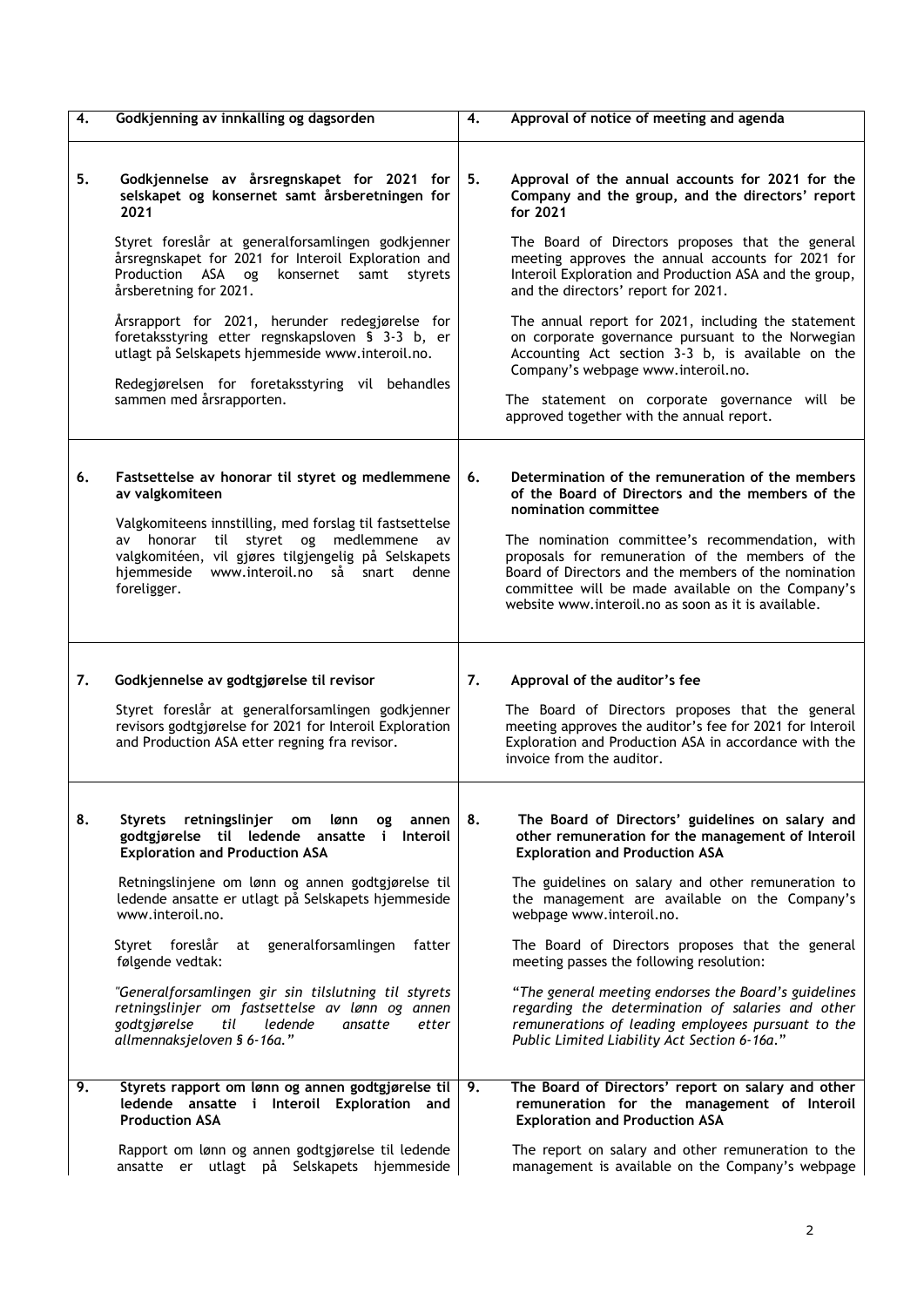|     |    | www.interoil.no.                                                                                                                                                                                                                                                                                                                                                                                                                                                                                                                                                                                                                                                                        |     | www.interoil.no.                                                                                                                                                                                                                                                                                                                                                                                                                                                                                                                                                                                                                                                                               |
|-----|----|-----------------------------------------------------------------------------------------------------------------------------------------------------------------------------------------------------------------------------------------------------------------------------------------------------------------------------------------------------------------------------------------------------------------------------------------------------------------------------------------------------------------------------------------------------------------------------------------------------------------------------------------------------------------------------------------|-----|------------------------------------------------------------------------------------------------------------------------------------------------------------------------------------------------------------------------------------------------------------------------------------------------------------------------------------------------------------------------------------------------------------------------------------------------------------------------------------------------------------------------------------------------------------------------------------------------------------------------------------------------------------------------------------------------|
|     |    | Styret foreslår<br>generalforsamlingen<br>at<br>fatter<br>følgende vedtak:                                                                                                                                                                                                                                                                                                                                                                                                                                                                                                                                                                                                              |     | The Board of Directors proposes that the general<br>meeting passes the following resolution:                                                                                                                                                                                                                                                                                                                                                                                                                                                                                                                                                                                                   |
|     |    | "Generalforsamlingen gir sin tilslutning til styrets<br>rapport om fastsettelse av lønn og<br>annen<br>godtgjørelse<br>til<br>ledende<br>ansatte<br>etter<br>allmennaksjeloven § 6-16b."                                                                                                                                                                                                                                                                                                                                                                                                                                                                                                |     | "The general meeting endorses the Board's report<br>regarding on salaries and other remunerations of<br>leading employees pursuant to the Public Limited<br>Liability Act Section 6-16b."                                                                                                                                                                                                                                                                                                                                                                                                                                                                                                      |
| 10. |    | Fullmakt til kapitalforhøyelse                                                                                                                                                                                                                                                                                                                                                                                                                                                                                                                                                                                                                                                          | 10. | Authorisation to increase the share capital                                                                                                                                                                                                                                                                                                                                                                                                                                                                                                                                                                                                                                                    |
|     |    | For å gi styret fleksibilitet i forhold til å vedta<br>eventuelle fremtidige endringer i Selskapets<br>kapitalstruktur i Selskapets interesse, foreslår styret<br>at generalforsamlingen vedtar å gi styret fullmakt til<br>å forhøye Selskapets aksjekapital. Styret foreslår at<br>fullmakten kan benyttes i tilfeller av oppkjøp,<br>rettede<br>emisjoner,<br>fusjoner<br>andre<br>0g<br>kapitalforhøyelser. Således foreslår styre også at<br>styret gis anledning til å fravike eksisterende<br>aksjonærers fortrinnsrett til å tegne nye aksjer.<br>Basert på dette foreslås det at generalforsamlingen<br>gir styret følgende fullmakt til å forhøye Selskapets<br>aksjekapital: |     | In order to give the board of directors flexibility in<br>relation to resolving any future changes in the<br>Company's capital structure in the interest of the<br>Company, the board of directors proposes that the<br>general meetings resolves to grant the board of<br>directors an authorisation to increase the Company's<br>share capital. The board of directors proposes that<br>the authorisation may be used in case of acquisitions,<br>private placements, mergers and other share capital<br>increases. Consequently, the board of directors also<br>proposes that the board of directors may waive<br>existing shareholders' pre-emptive rights to subscribe<br>for new shares. |
|     |    |                                                                                                                                                                                                                                                                                                                                                                                                                                                                                                                                                                                                                                                                                         |     | Based on the above, it is proposed that the general<br>meeting grants the board of directors the following<br>authorisation to increase the Company's share capital:                                                                                                                                                                                                                                                                                                                                                                                                                                                                                                                           |
|     |    | 1. Aksjekapitalen skal kunne forhøyes med opp til<br>totalt NOK 45 540 532.                                                                                                                                                                                                                                                                                                                                                                                                                                                                                                                                                                                                             |     | The share capital may be increased by up to a<br>1.<br>total of NOK 45,540,532.                                                                                                                                                                                                                                                                                                                                                                                                                                                                                                                                                                                                                |
|     | 2. | Fullmakten kan benyttes til (i) vederlag ved<br>oppkjøp og strategiske investeringer,<br>(ii)<br>kapitalforhøyelser som gjøres for å tilveiebringe<br>finansiering for selskapets virksomhet; og/eller<br>(iii) andre kapitalforhøyelser som etter styrets<br>oppfatning anses å være i Selskapets beste<br>interesse.                                                                                                                                                                                                                                                                                                                                                                  |     | 2.<br>The<br>authorisation<br>may<br>be<br>used for<br>(i)<br>acquisitions<br>consideration in<br>and<br>strategic<br>investments, (ii) capital increases done to provide<br>financing for the company's business; and/or (iii)<br>other share capital increases<br>which<br>are<br>considered by the board of directors to be in the<br>Company's best interest.                                                                                                                                                                                                                                                                                                                              |
|     | 3. | Styret kan fravike aksjonærenes fortrinnsrett til<br>tegning av aksjer etter allmennaksjeloven § 10-<br>4.                                                                                                                                                                                                                                                                                                                                                                                                                                                                                                                                                                              |     | 3.<br>The board may derogate from the shareholders'<br>pre-emptive rights pursuant to the Norwegian<br>Public Limited Liability Companies Act Section 10-<br>4.                                                                                                                                                                                                                                                                                                                                                                                                                                                                                                                                |
|     | 4. | Fullmakten omfatter kapitalforhøyelse med<br>innskudd i andre eiendeler enn penger eller rett<br>til å pådra selskapet særlige plikter, samt<br>kapitalforhøyelser i forbindelse med fusjon.                                                                                                                                                                                                                                                                                                                                                                                                                                                                                            |     | The authorisation comprises capital increases by<br>4.<br>contributions in kind or with rights to charge the<br>Company with special obligations, as well as share<br>capital increases in connection with mergers.                                                                                                                                                                                                                                                                                                                                                                                                                                                                            |
|     | 5. | Fullmakten kan benyttes én eller flere ganger.                                                                                                                                                                                                                                                                                                                                                                                                                                                                                                                                                                                                                                          |     | 5.<br>The authorisation may be used one or more                                                                                                                                                                                                                                                                                                                                                                                                                                                                                                                                                                                                                                                |
|     | 6. | Fullmakten<br>gjelder<br>ordinær<br>frem<br>til<br>generalforsamling i 2023, men uansett ikke<br>lenger enn til 30. juni 2023.                                                                                                                                                                                                                                                                                                                                                                                                                                                                                                                                                          |     | times.<br>The authorisation is valid until the annual general<br>6.<br>meeting in 2023, but no longer than until 30 June                                                                                                                                                                                                                                                                                                                                                                                                                                                                                                                                                                       |
|     | 7. | Tegningskursen som skal betales for aksjene skal<br>fastsettes av styret i forbindelse med hver<br>emisjon.                                                                                                                                                                                                                                                                                                                                                                                                                                                                                                                                                                             |     | 2023.<br>The subscription price shall be determined by the<br>7.<br>board in connection with each issuance.                                                                                                                                                                                                                                                                                                                                                                                                                                                                                                                                                                                    |
|     | 8. | Styret registrerer nye vedtekter basert på<br>tegnet beløp.                                                                                                                                                                                                                                                                                                                                                                                                                                                                                                                                                                                                                             |     | The board of directors will register new articles<br>8.<br>of association based on the amount subscribed                                                                                                                                                                                                                                                                                                                                                                                                                                                                                                                                                                                       |
|     | 9. | Fullmakten erstatter tidligere avgitte fullmakter<br>til forhøyelse av selskapets aksjekapital.                                                                                                                                                                                                                                                                                                                                                                                                                                                                                                                                                                                         |     | for.<br>The authorisation replaces prevously granted<br>9.                                                                                                                                                                                                                                                                                                                                                                                                                                                                                                                                                                                                                                     |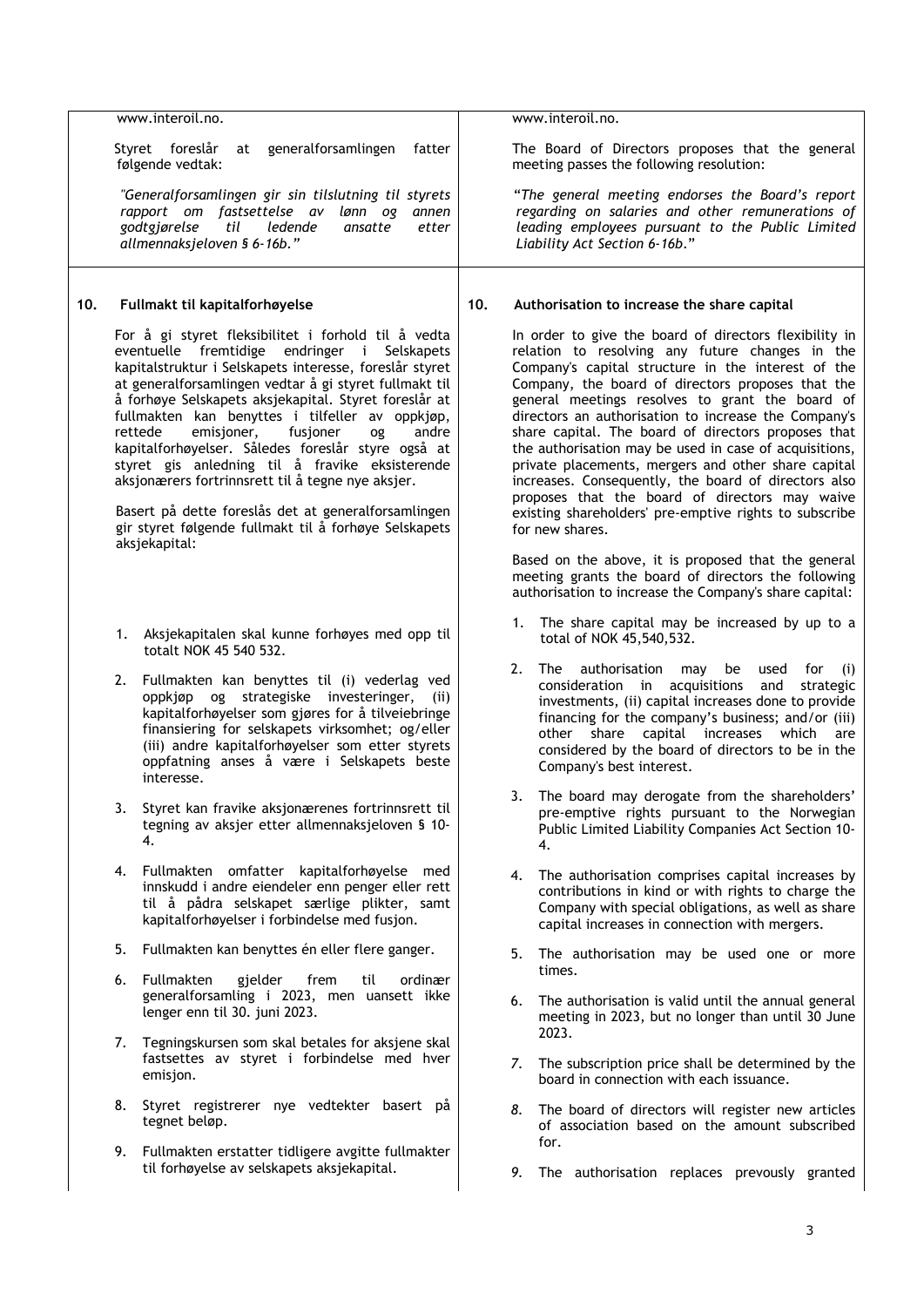|                                                                                                                                                                                                                                                                                                                                                                                                                                                                                                                                                                                               | authorisations to increase the share capital.                                                                                                                                                                                                                                                                                                                                                                                                                                                                                                                                         |
|-----------------------------------------------------------------------------------------------------------------------------------------------------------------------------------------------------------------------------------------------------------------------------------------------------------------------------------------------------------------------------------------------------------------------------------------------------------------------------------------------------------------------------------------------------------------------------------------------|---------------------------------------------------------------------------------------------------------------------------------------------------------------------------------------------------------------------------------------------------------------------------------------------------------------------------------------------------------------------------------------------------------------------------------------------------------------------------------------------------------------------------------------------------------------------------------------|
|                                                                                                                                                                                                                                                                                                                                                                                                                                                                                                                                                                                               |                                                                                                                                                                                                                                                                                                                                                                                                                                                                                                                                                                                       |
| ***                                                                                                                                                                                                                                                                                                                                                                                                                                                                                                                                                                                           | ***                                                                                                                                                                                                                                                                                                                                                                                                                                                                                                                                                                                   |
| Det er 182 162 129 aksjer i Selskapet, og hver aksje<br>gir én stemme. Selskapet har per datoen for denne<br>innkallingen ingen egne aksjer. Med hensyn til<br>forvalterregistrerte aksjer, er det Selskapets syn at<br>verken den reelle eieren eller forvalteren har rett til<br>stemme for slike aksjer. Beslutninger<br>å.<br>om<br>stemmerett for aksjeeiere og fullmektiger treffes av<br>møteåpner,<br>beslutning<br>kan<br>omgjøres<br>a٧<br>generalforsamlingen med alminnelig flertall.                                                                                             | There are 182,162,129 shares in the Company, and<br>each share carries one vote. As of the date of this<br>notice, the Company does not hold own shares. With<br>respect to custodian registered shares, it is the<br>Company's view that neither the actual holder nor the<br>custodian is entitled to vote for such shares. Decisions<br>regarding voting rights for shareholders and proxy<br>holders are made by the person opening the meeting,<br>whose decisions may be reversed by the general<br>meeting by simple majority vote.                                            |
| Hvis en aksjeeier har ervervet aksjer og ikke fått<br>ervervet registrert i VPS på tidspunktet for<br>generalforsamlingen, kan retten til å stemme for de<br>aksjene som er ervervet, bare utøves av erververen<br>hvis ervervet er meldt til VPS og blir godtgjort på<br>generalforsamlingen. Ved et eierskifte kan for øvrig<br>erververen og avhenderen avtale at avhenderen kan<br>utøve rettigheter som aksjeeier frem til disse går<br>over til erververen.                                                                                                                             | If a shareholder has acquired shares and not had the<br>acquisition registered with VPS at the time of the<br>general meeting, the right to vote for those shares<br>acquired can only be exercised by the purchaser if the<br>acquisition is registered with VPS and is documented at<br>the general meeting. During a change of ownership the<br>purchaser and the seller can agree that the seller can<br>exercise the right as shareowner until these are<br>transferred to the purchaser.                                                                                        |
| Aksjeeiere som ikke selv har anledning til å delta på<br>generalforsamlingen personlig kan gi fullmakt til<br>styrets leder eller andre til å stemme for deres<br>aksjer ved å benytte møteseddel og fullmaktsskjema<br>vedlagt som Vedlegg 1. Hvis det fremmes nye forslag<br>til vedtak som erstatter, supplerer eller på annen<br>måte endrer forslagene i innkallingen, avgjør<br>fullmektigen om og i tilfelle hvordan stemmeretten<br>skal utøves. Fullmakten kan sendes til DNB Bank ASA,<br>Verdipapirservice, postboks 1600 Sentrum, 0021<br>Oslo, eller via e-post til genf@dnb.no. | Shareholders who cannot participate at the general<br>meeting in person may authorize the chairman of the<br>Board or another person to vote for their shares by<br>using the attendance slip and proxy form attached ad<br>Appendix 1. If new proposals are put forward, which<br>replaces, supplement or in any way amends the<br>proposals in the agenda, the proxy decides if and how<br>the right to vote should be exercised. The proxy form<br>may be sent to DNB Bank ASA, Registrar's Department,<br>P.O.Box 1600 Sentrum, 0021 Oslo, Norway or by e-mail<br>to genf@dnb.no. |
| I henhold til selskapets vedtekter er det bestemt at<br>aksjeeiere og fullmektiger som ønsker å delta på<br>generalforsamlingen, må varsle Selskapet om sin<br>deltakelse ved å benytte påmeldingsskjema vedlagt<br>som Vedlegg 1. Utfylt påmeldingsskjema, eller annen<br>godkjent påmelding, må være mottatt av Selskapet<br>innen 25. juni 2021.                                                                                                                                                                                                                                           | Pursuant to the Company's articles of association, it is<br>decided that shareholders and proxy holders who wish<br>to participate at the general meeting must notify the<br>Company of his/her presence by use of the attendance<br>slip and proxy form attached hereto as Appendix 1.<br>The complete attendance form, or other approved<br>form of attendance notification, as further described<br>on the attendance form, must be received by the<br>Company within 25 June 2021.                                                                                                |
| Aksjeeiere har rett til å fremsette forslag til vedtak i<br>de saker som generalforsamlingen skal behandle.<br>Aksjeeiere har rett til å ta med rådgiver, og kan gi<br>talerett til én rådgiver.                                                                                                                                                                                                                                                                                                                                                                                              | Shareholders have the right to suggest resolutions in<br>matters that are before the general meeting.<br>Shareholders have the right to be assisted by an<br>advisor, and may give one advisor the right to speak.                                                                                                                                                                                                                                                                                                                                                                    |
| En aksjeeier kan kreve at styremedlemmer og daglig<br>leder på generalforsamlingen gir tilgjengelige<br>opplysninger om forhold som kan innvirke på<br>bedømmelsen av saker som er forelagt aksjeeierne<br>til avgjørelse. Det samme gjelder opplysninger om<br>Selskapets økonomiske stilling og andre saker som                                                                                                                                                                                                                                                                             | A shareholder may demand that the Board members<br>and the general manager provide available information<br>at the general meeting about the matters which may<br>affect the assessment of items which have been<br>presented to the shareholders for decision. The same<br>applies to information regarding the Company's                                                                                                                                                                                                                                                            |